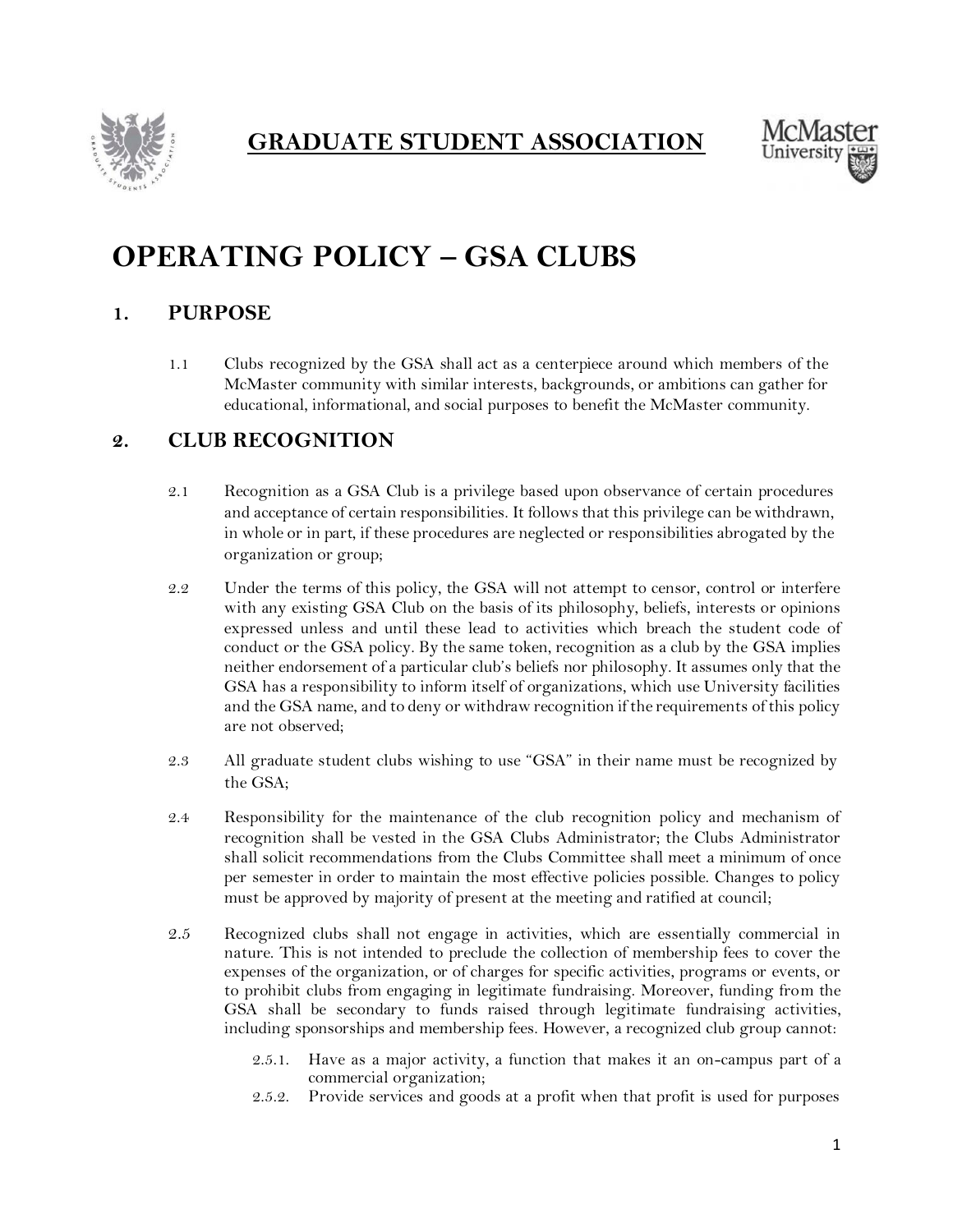other than those of the organization or as a donation to a registered charity;

- 2.5.3. Pay monies to some or all of its officers or members, except as a reimbursement for club expenses;
- 2.5.4. Request funding and/or donations from the Executive Board.

### **3. MEMBERSHIP**

- 3.1 Membership in clubs shall be open to all GSA members, except where it jeopardizes the integrity of the club's purpose, as determined by the Clubs Administrator in consultation with said club's Executive (performance art clubs, etc.);
- 3.2 The Clubs Administrator shall ensure to the best of their ability that all clubs, where practical, are inclusive in their membership practices and missions;
- 3.3 Non-GSA members may hold club membership upon invitation of the club, but may not hold Executive office, or any position, which gives them authority to expend GSA Club funds;
- 3.4 Status as non-voting members may be extended to interested persons from outside the University
- 3.5 A minimum of 1/3rd of the clubs membership must be constituted of GSA members (fulltime or part-time graduate students);
- 3.6 Membership requirements and privileges must be clearly stated in the club constitution;
- 3.7 President and all VP's must be elected and reelected each year by Clubs members.
- 3.8 All members in good standing may be candidates in an election if they fulfill the requirements of that position as described in the club constitution, excluding GSA members.

# **4. RECOGNITION PROCEDURE**

- 4.1 In order to gain recognition as a GSA club, all applicants must show, to the satisfaction of the Clubs Administrator, that they will provide significant positive impact on the McMaster community and that they fill a need not currently satisfied by an existing club or other non-club student organization. The decision of the Clubs Administrator in this matter shall be made after reviewing the application package, consulting with the group's Executive and consulting with any other interested parties. The decision of the Clubs Administrator may be appealed to the Clubs Committee (CC), which shall decide that matter based on advice from the club and from the Clubs Administrator. In the event of a tie, the Clubs Committee's decision shall stand. The decision of the Clubs Committee shall be made in closed session, is final, and cannot be appealed;
- 4.2 In the event that existing clubs are found, in the opinion of the Clubs Administrator, to be in direct competition with one another and are duplicating services, the Clubs Administrator shall make every practical effort to find different niches for the clubs. If this is found to be impractical, the Clubs Administrator, as their discretion, either merge the clubs or disband one or more of the clubs;
- 4.3 Any group requesting GSA club recognition shall submit a complete an application form, named "Club registration form", to be sent directly to the Clubs Administrator in order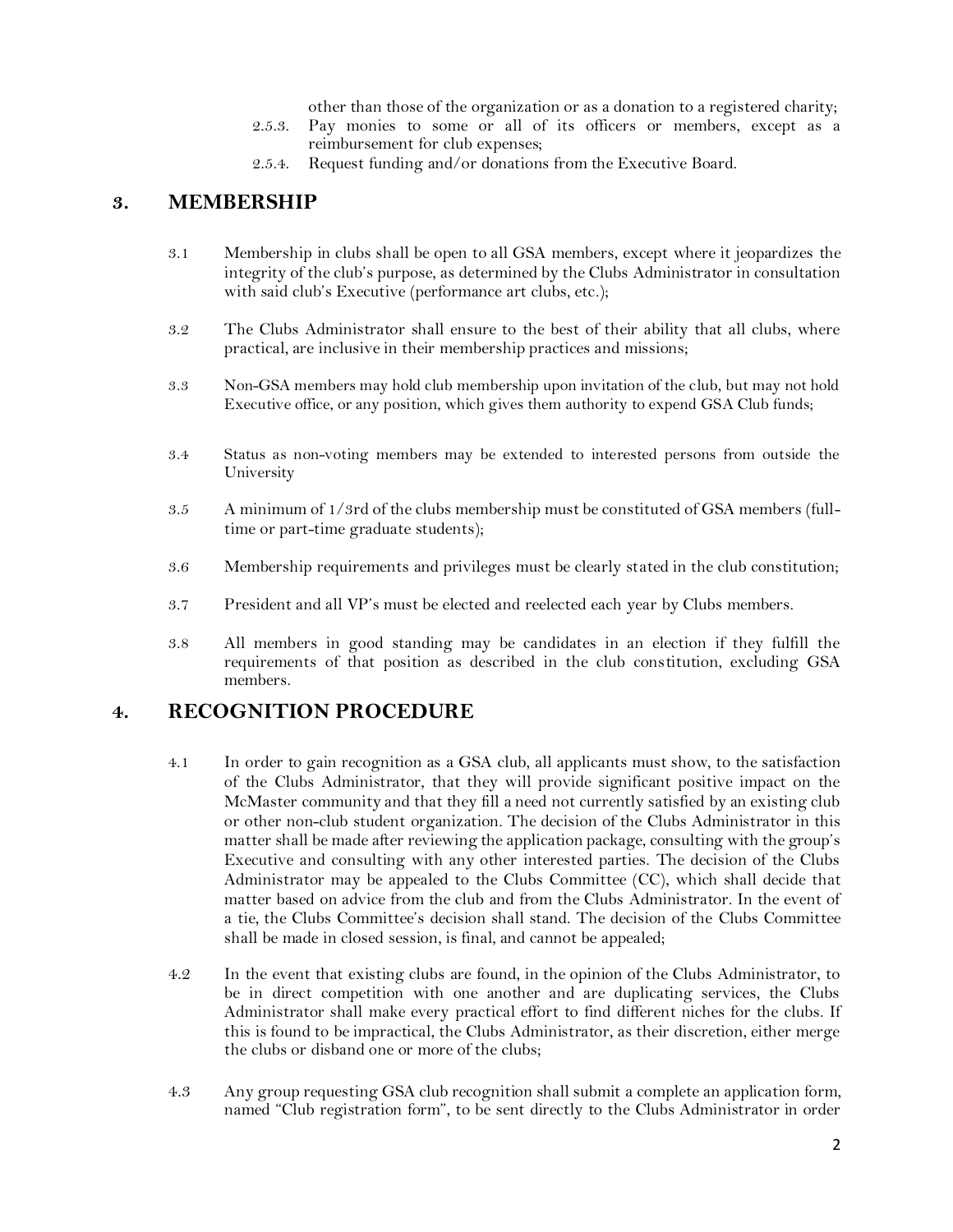to receive GSA club status; such an application shall include:

- 4.3.1 A membership list of the Executive (minimum of 4) including titles, valid e-mail addresses, student numbers, and phone numbers for each student;
- 4.3.2 A membership list of at least ten (10) GSA members who wish to be part of the club (excluding executives listed as part of 4.3.1), including valid e-mail addresses and student numbers for each student;
- 4.3.3 A proposed constitution which includes:
	- 4.3.3.1 An approved name;
	- 4.3.3.2 A statement of purpose;
	- 4.3.3.3 Membership privileges, duties, and restriction;
	- 4.3.3.4 Definition and responsibility of executive officers;
	- 4.3.3.5 Election procedures (nominations, campaign, voting, impeachment);
	- 4.3.3.6 Financial procedures;
	- 4.3.3.7 Meeting requirements and procedures;
	- 4.3.3.8 Method of constitutional amendments;
	- 4.3.3.9 Disclaimer.
- 4.3.4 A cover letter stating the club's desire to be active this term;
- 4.3.5 A proposed year plan for the upcoming year (management of clubs and activities);
- 4.3.6 A proposed budget, linked to the planned activities.
- 4.4 The recognition request will be processed in two weeks following the submission.
- 4.5 Where a group applying for recognition has direct connections with another body outside the GSA, either inside or outside the University, the nature of this connection and the name of the body must be disclosed fully and substantially in the application for recognition. Connections requiring disclosure include but are not limited to any kind of funding or sponsorship, or being an on-campus part of another body;
- 4.6 The GSA's interest in the constitution is based on its concern that organizations and individuals using its name and its facilities are genuine clubs, and that they pursue activities in accordance with the law, and in addition that such things are organizational structure, membership, procedures, rules of conduct, etc., are spelled out so that all members who join a club and take part in its activities may do so with full knowledge of their rights and responsibilities within the club;
- 4.7 Clubs, whose applications are received after the deadline stated in 4.4 above, may apply to the Clubs Administrator for recognition until the date on which clubs training is held in September; these applications will be granted by a majority vote of the Council at a regularly scheduled meeting after September;
- 4.8 All new clubs and clubs ratified by the Council after September will be on probation for one year; the following will occur during the probation year:
	- 4.8.1. The Clubs Administrator will work closely with the club, and make recommendations at the end of the year as to whether or not the club should receive full recognition;
	- 4.8.2. Any club not recommended for full recognition at the conclusion of their probation will be placed on a second year of probation;
	- 4.8.3. If full recognition is not recommended after the second year, the club will be disbanded;
	- 4.8.4. The club shall notify the Clubs Administrator in advance of all club and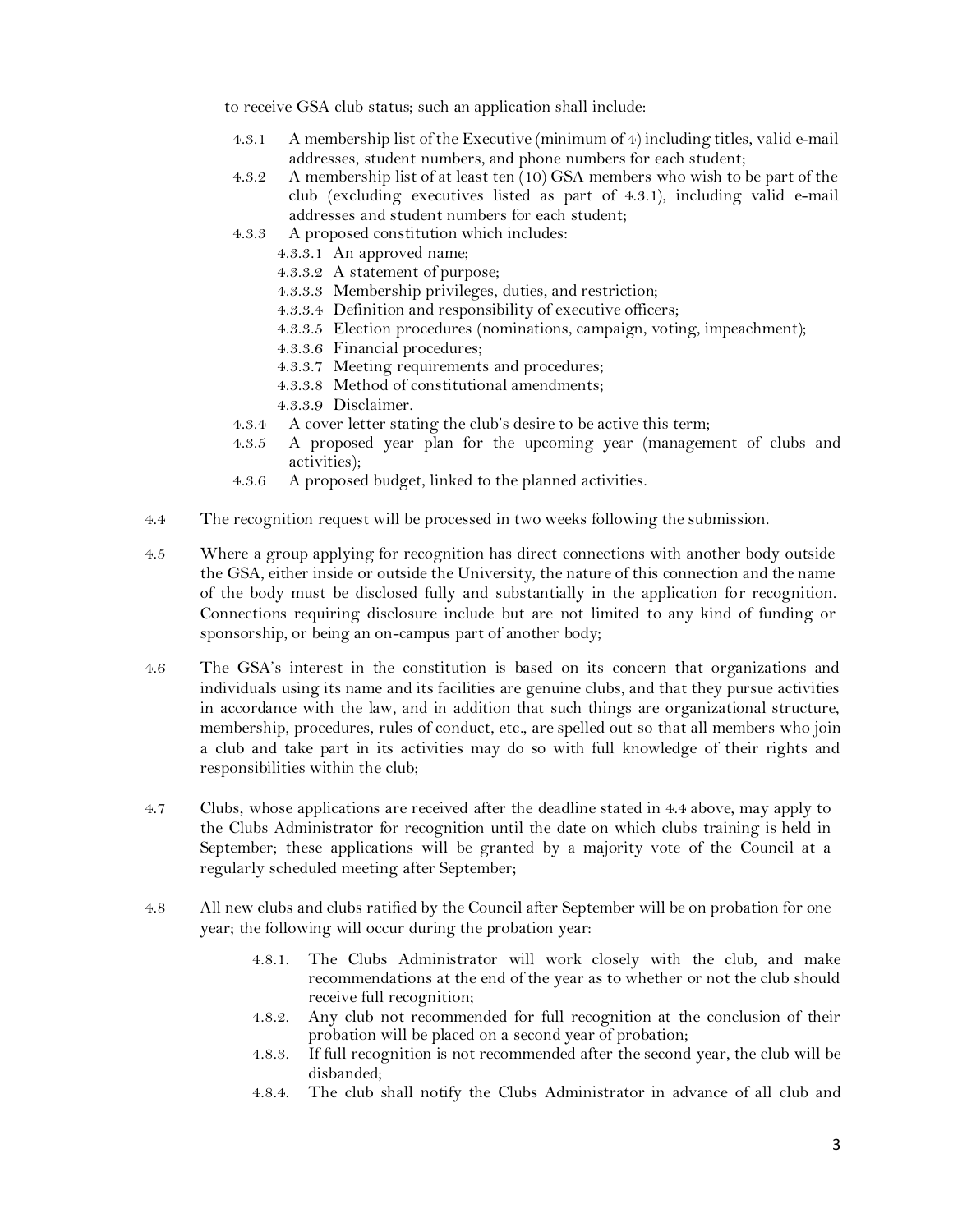Executive meetings and events;

- 4.8.5. New clubs must submit a midterm (December) and a year-end (March) evaluation.
- 4.9 The Clubs Administrator, in consultation with the GSA Services, shall verify that the application, including proposed Constitution, satisfies the GSA Constitution, Bylaws and Policies;
- 4.10 Clubs shall have written their Constitution that their views and actions may not reflect the views of all the members of the GSA;
- 4.11 The Clubs Administrator shall distribute to the Council, a list of those clubs that applied for recognition and recommend those applications found satisfactory;
- 4.12 Clubs will receive e-mail confirmation of their recognition status within two (2) weeks following Council approval;
- 4.13 Any Constitutions deemed by the Clubs Administrator or the GSA Services to require changes or further examination shall be returned to the clubs to make the necessary revisions; these Constitutions shall be presented to the Council for ratification after all the appropriate changes have been made;
- 4.14 All clubs shall automatically lose recognition on September 1st if the recommended changes to the Constitution have not been implemented; no club shall receive funding from the GSA until it is duly recognized;
- 4.15 A record of all changes and results of Constitution reviews will be kept on file by the GSA via the Clubs Administrator for perusal by all GSA members;
- 4.16 For all GSA Clubs whose primary purpose is to produce a publication, a Board of Publication shall be created with the terms of reference and membership to be ratified by the Board of Directors.

#### **5. GSA CLUB PRIVILEGES**

- 5.1 A recognized club shall:
	- 5.1.1 Be eligible to use GSA notice boards and meeting rooms;
	- 5.1.2 Be eligible to book rooms on campus;
	- 5.1.3 Have a mailbox in the GSA Office;
	- 5.1.4 Be able to advertise events on the GSA website, email service, etc. free of charge;
	- 5.1.6 Be eligible to make use of the GSA name;
	- 5.1.7 Be eligible for funding from the GSA;
	- 5.1.8 Be eligible for risk management liability coverage for their events through the McMaster University Risk Management policy;
	- 5.1.9 Be eligible to gain free access to all permanently-installed audio/visual equipment at McMaster University;
	- 5.1.10 Be eligible to consult with the Clubs Administrator on matters of club function, event planning, and problem solving;
	- 5.1.11 Be eligible to use space on the GSA website.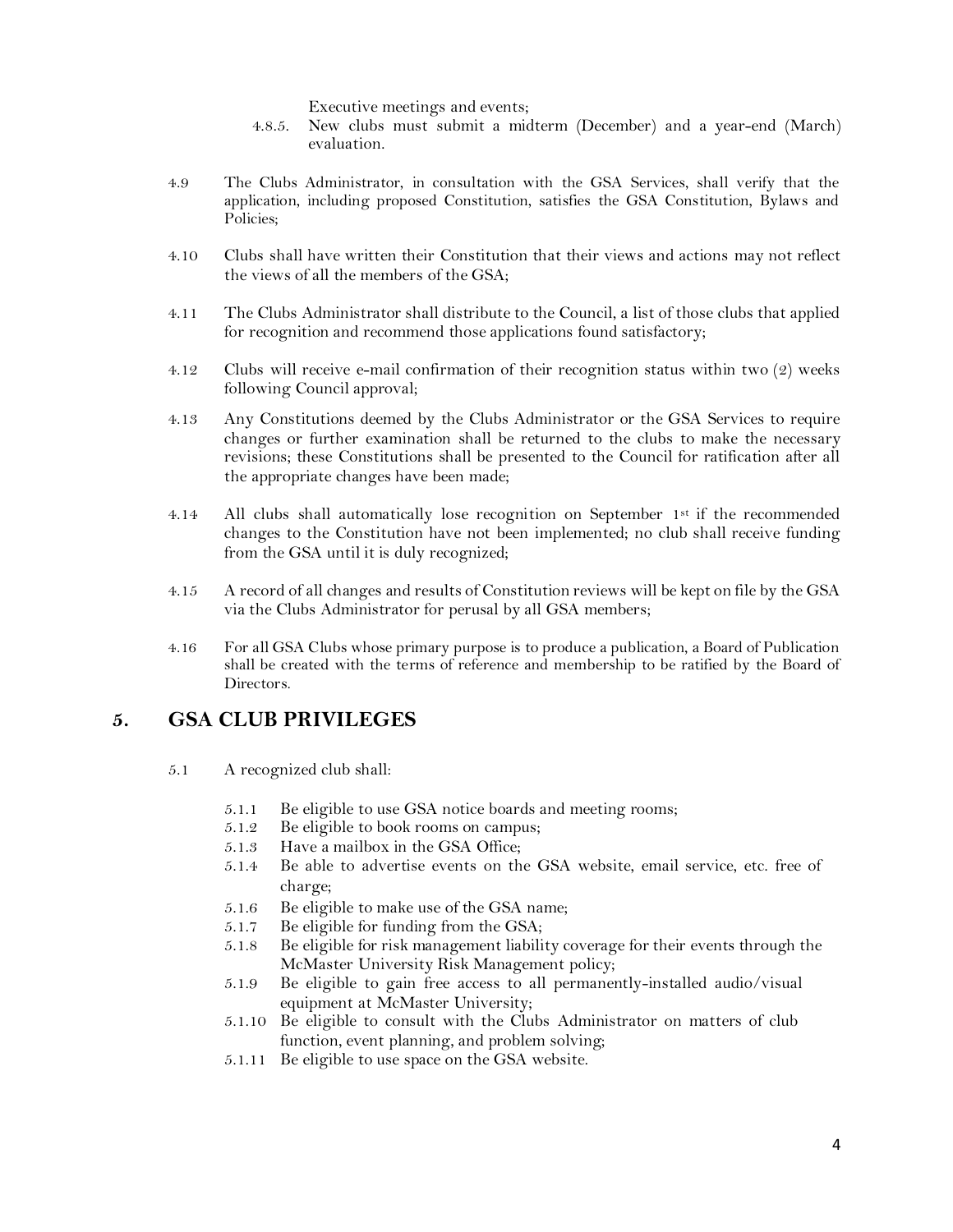### **6. DUTIES OF CLUBS**

- 6.1. A GSA Club shall:
	- 6.1.2 Include the words: "A recognized and funded club(society/organization/association) of the GSA" under its name and the GSA logo on all letterhead, advertising, and publicity;
	- 6.1.3 Ensure that the clubs' Constitution and statement of purpose are up to date and that the club is operating in accordance with both;
	- 6.1.4 Determine its own program membership and membership fee, consistent with the policies of the GSA;
	- 6.1.5 Hold election(s) prior to the second Friday in March;
	- 6.1.6 Ensure that the club's Executives are GSA members;
	- 6.1.7 Ensure that the club's Executive consists of at least a President, Vice-President, and Treasurer, and one additional Executive member. At least two of whom shall be signing authorities for the club;
	- 6.1.8 File, with the Clubs Administrator by the second Friday in October, any updates to the information required in the club's application. As well as any updates to the club's executive and constitution as they occur;
	- 6.1.9 Follow the policies and procedures outlined in the "GSA Clubs Operating Policy" and take direction from the Clubs Administrator as necessary;
	- 6.1.10 Follow all applicable laws of the land, including but not limited to GSA, McMaster University, local, provincial, and national by-laws, laws, rules, regulations, policies, and procedures;
	- 6.1.11 Attend clubs training and Clubs Committee meetings as called by the Clubs Administrator;
	- 6.1.12 Be financially responsible for their activities;
	- 6.1.13 Maintain communication with the Clubs Administrator by responding to all correspondence within 2 days;
	- 6.1.14 Hold at least one general meeting per year with the following requirements: 6.1.15.1. Notice must be given to the Clubs Administrator one week in advance; 6.1.15.2. Detailed minutes shall be sent to the Clubs Administrator within two weeks following the meeting.

#### **7. FUNDING**

- 7.1 Only GSA recognized clubs shall be eligible for GSA clubs funding;
- 7.2 Funding shall follow a set criteria recommended by the Clubs Administrator and ratified by the Council yearly;
- 7.3 Funding shall be given in the form of grants only; no loans will be given to clubs;
- 7.4 Funding shall be given in the form of reimbursement only; no advances shall be issued to clubs;
- 7.5 Any club that has its fee collected by the University is ineligible for funding from the GSA;
- 7.6 Club grants shall be given out on an expense basis as follows:
	- 7.6.1. All clubs shall file a proposed budget for the upcoming year with the Clubs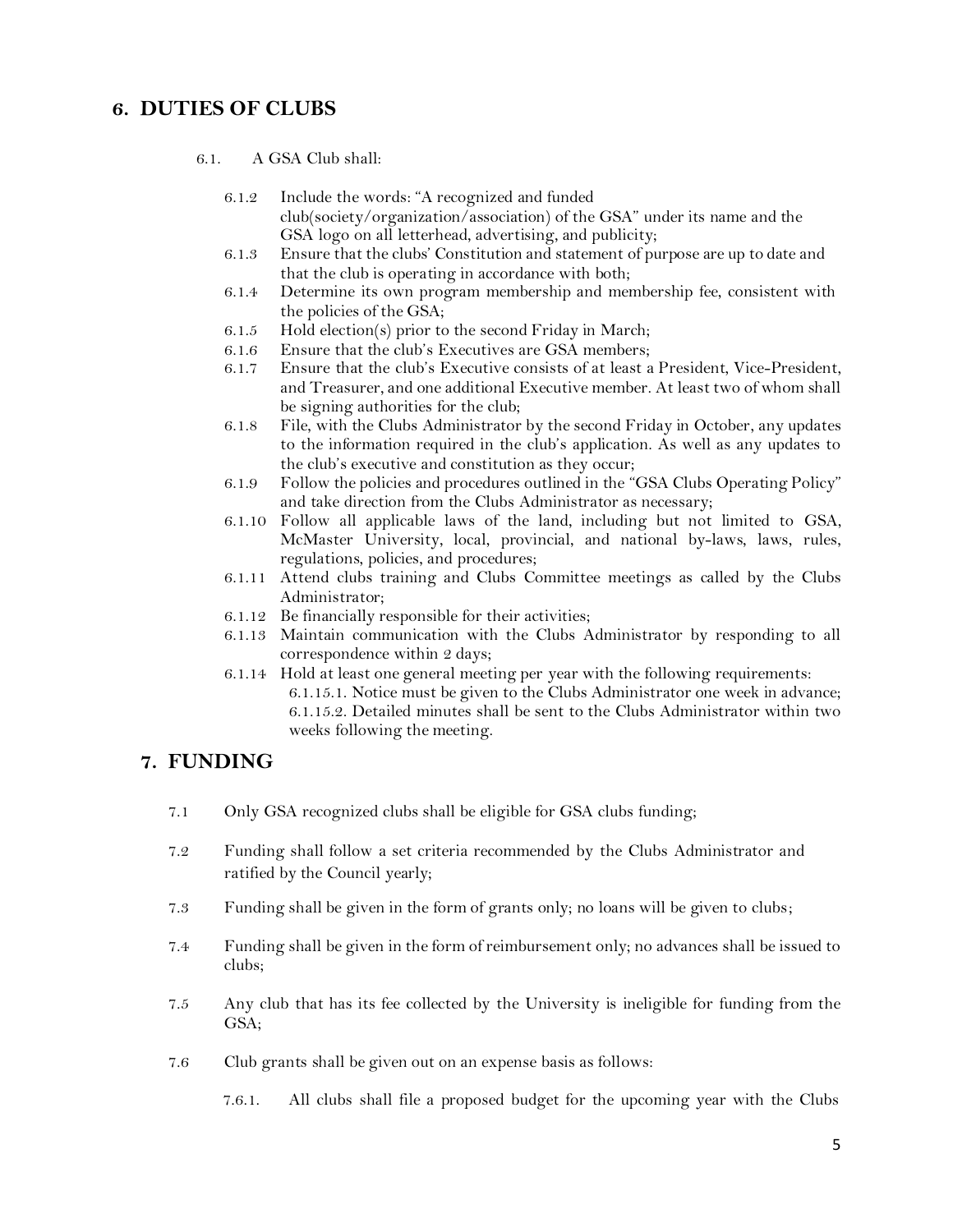Administrator by e-mail, using the budget request form posted on the GSA website. Clubs shall refer to the website page dedicated to Clubs to download the budget worksheet, complete it, and e-mail the file to the Clubs Administrator by the deadline advertised;

- 7.6.2. The Clubs Administrator will inform the club of the amount of their grant for the year by the deadline advertised for those clubs who meet the prescribed deadlines;
- 7.6.3. Clubs will only receive its money as it is spent, not in a lump sum at the beginning of the semester;
- 7.6.4. A club will only receive money upon presentation of receipts, invoices, or valid written estimates to the Clubs Administrator. This documentation must accompany a completed club claims form, which shall be posted on the clubs website for download;
- 7.6.5. Upon presentation of the documentation outlined above, the Clubs Administrator will authorize the issuing of a cheque to the club, for the amount noted on the form, to a maximum of the amount allocated to the club for the year;
- 7.6.6. Funding shall only be granted for events held throughout the fiscal year; all receipts for reimbursement must be submitted by May 1st each year;
- 7.6.7. All clubs may be required to submit their books for a random audit within five (5) business days, on request of the Clubs Administrator, failure to submit books may result in funding being suspended and automatic probationary status will be applied;
- 7.6.8. No club shall receive in excess of \$1,000 for any event for which funding has been requested;
- 7.6.9. Any moneys remaining in the club's individual bank account at the end of the fiscal year shall be considered the sole property of that club;
- 7.6.10. Clubs shall be responsible for any/all debts remaining from previous years;
- 7.6.11. Funding appeals shall be taken to the Finance committee, through the Vice-President Administration; the Finance Committee's decision shall be final.
- 7.7. Where the Clubs Administrator is a member of a GSA recognized club, the Vice-President or delegate thereof shall designate all funding for that club.

# **8. CLUBS ADMINISTRATOR**

- 8.1. The Clubs Administrator shall:
	- 8.1.1. Act as a liaison between GSA clubs, the GSA, and McMaster University;
	- 8.1.2. Perform duties outlined in the Clubs Administrator job description;
	- 8.1.3. Ensure that OPERATING POLICY 1 SERVICES and OPERATING POLICY 1.9.9 – GSA CLUBS are upheld;
	- 8.1.4. Prepare a year plan, mid-year, and year-end report in conjunction with the V-P Services to present to Council;
	- 8.1.5. Participate in transition with the outgoing Clubs Administrator and prepare transition for the incoming Clubs Administrator;
	- 8.1.6. Maintain records of club constitutions and executive officers;
	- 8.1.7. Co-chair Committee meetings.

#### **9. JUDICIAL POLICY**

9.1 The Clubs Judicial Policy is maintained in addition to, not instead of, the McMaster University Student Code of Conduct, the University Alcohol Policy, the Residence Discipline Code, and other codes of conduct or regulations and disciplinary procedures.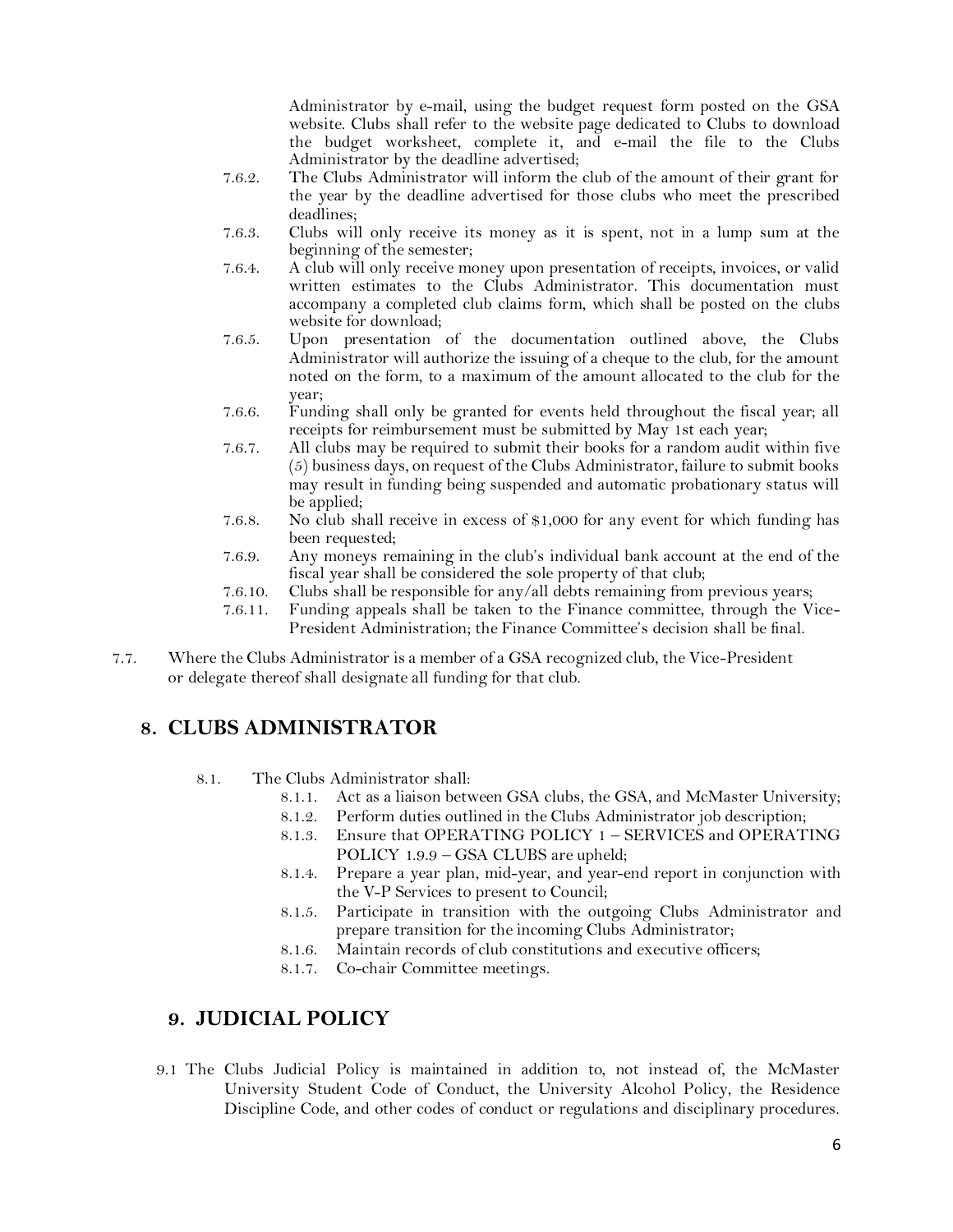The Clubs Judicial Policy is intended to address issues of conduct peculiar to Clubs that may or may not be addressed in other codes as well. The following offences shall constitute a material breach of the conditions under which clubs are recognized by the GSA and are subject to discipline as outlined in section 10.3:

- 9.1.1 Class A Offences: are actions that interfere with the right of an individual or group to enjoy life in the McMaster community. They include:
	- 9.1.1.1 Intentionally running a club in a manner which negatively affects the ability of another club, non-club group, or individual to conduct their lawful affairs;
	- 9.1.1.2 Interfering with another club's activity that has been approved by the Clubs Administrator;
	- 9.1.1.3 Any other actions, which unnecessarily cause a significant nuisance for an individual or group.
- 9.1.2 Class B Offences: are actions, which negatively affect the ability of the GSA to properly provide support to its clubs. They include:
	- 9.1.2.1 Running any event substantially differently than portrayed to the Clubs Administrator in a detrimental manner;
	- 9.1.2.2 Failure to fulfill a mission statement as provided to the Clubs Administrator;
	- 9.1.2.3 Failure to abide by the rules of the clubs' space as posted;
	- 9.1.2.4 Failure to uphold the terms of a mailbox;
	- 9.1.2.5 Failing to abide by any part of this or any other GSA or University policies, the McMaster University Risk Management Policy notwithstanding;
	- 9.1.2.6 Failure to comply with instructions or sanctions received from the Clubs Administrator;
	- 9.1.2.7 Conduct unbecoming of an GSA club;
	- 9.1.2.8 Any other actions, which unnecessarily hinder the ability of the GSA to properly, support its clubs.
- 9.1.3 Class C Offences: are actions, which endanger the safety or security of any person or property. Class C Offences will always result in a punitive sanction. They include:
	- 9.1.3.1 Any illegal behaviour;
	- 9.1.3.2 Failure to comply with the McMaster University Risk Management policy;
	- 9.1.3.3 Any other actions, which unnecessarily jeopardize the safety or security of any person or property.
- 9.2 The Clubs Administrator shall be the primary investigative and judicial officer in the event that a club is suspended of any of the above offences. The Clubs Administrator shall exercise their best judgment in interpreting and applying these policies and shall conduct an investigation into any allegations of misconduct, and sanction any clubs found to be in violation at their discretion, subject to appeal at the Clubs Committee;
- 9.3 Clubs found to be guilty of any offences described in 11.1 shall be subject to the following sanctions:
	- 9.3.1 The Clubs Administrator may hand out the following sanctions at their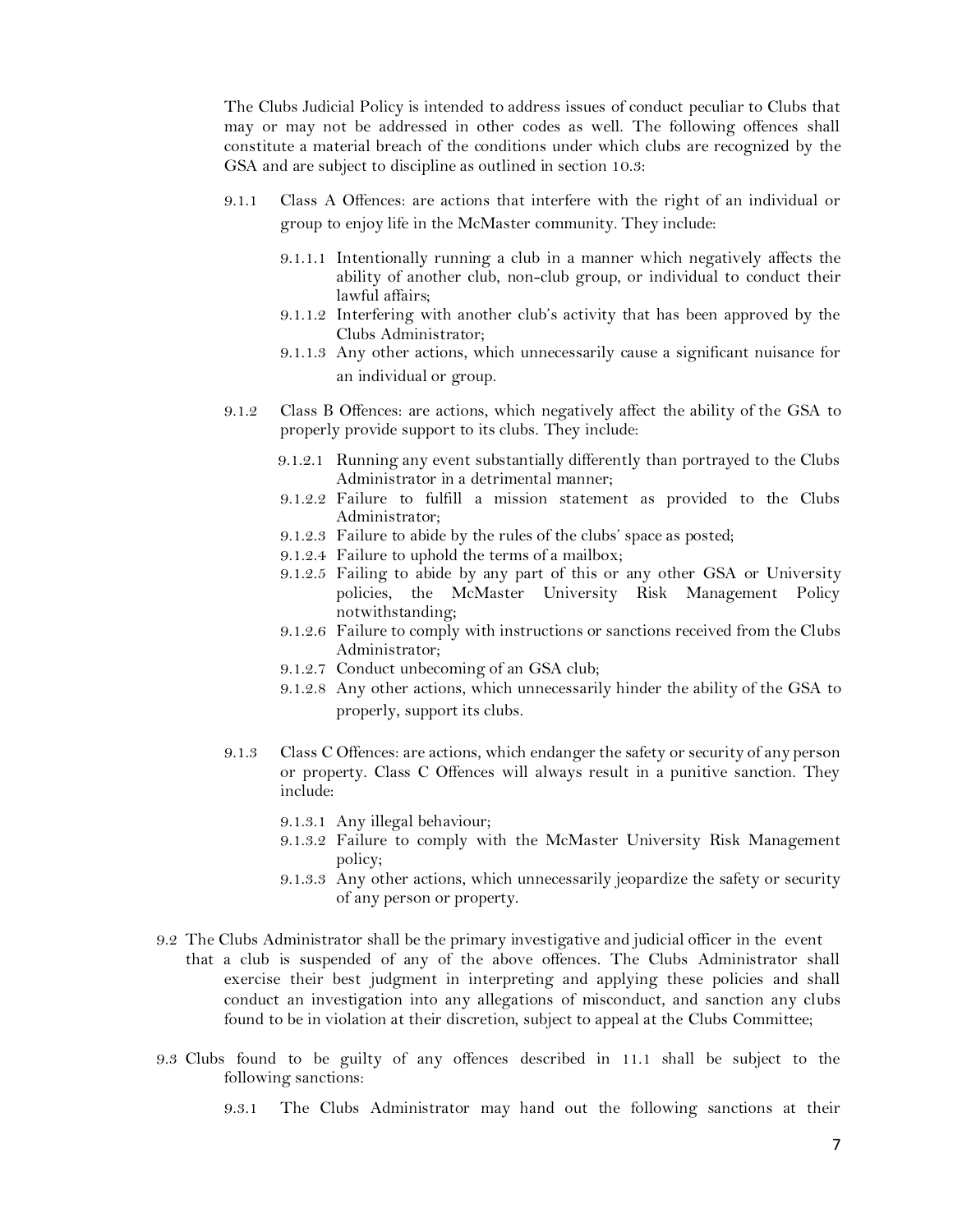discretion, in consultation with the Vice-President Services. The Clubs Administrator shall notify the Clubs Committee within 72 hours of the clubs reaching a decision. Any punitive sanction may be appealed to the Clubs Committee and any clubs intending to appeal shall notify the Clubs Administrator of their intent to appeal within one  $(1)$  week of being

sanctioned. Appeals will be held at the soonest possible Clubs Committee meeting:

- 9.3.1.1 Punitive letter of Caution: The Clubs Administrator may issue a letter to the club, advising them of the infraction and placing them on probation for a period of not more than one (1) calendar year. During the period of probation, clubs shall report all events and Executive meetings to the Clubs Administrator in advance and if found to be in violation of the clubs judicial policy again, will be subject to mandatory disciplinary action;
- 9.3.1.2 Proxy Appointment: If, in the opinion of the Clubs Administrator, the issue in question has been a result of poor or inadequate leadership on the part of the club's President or other Executive members, the Clubs Administrator may appoint a proxy to be present at all Executive and general meetings and any other events they deem necessary. This proxy shall report on a bi-weekly basis to the Clubs Administrator and act as a monitor of the club, with the authority to defer any decisions at Executive meetings pending approval or rejection by the Clubs Administrator and available to supervise any general meetings or events. The proxy shall report to the Clubs Administrator at least every 30 days and the Clubs Administrator shall decide whether or not to lift the sanction;
- 9.3.1.3 Monetary Sanction: If a club is found to be in violation of any clubs policies, the Clubs Administrator may fine the club up to one hundred dollars (\$100.00) per offence. These fines shall be levied against the club's current and future funding if the club fails to pay the fine. All proceeds from fines shall be added to the clubs grant budget line.
- 9.3.2 In the event of a more serious infraction, the Clubs Administrator may call a meeting of the Clubs Committee to hear the case and decide on a more severe penalty. The Clubs Committee may reach one of the following decisions. Sanctions that can only be handed down by the Clubs Committee include:
	- 9.3.2.1 Disbandment: If in the opinion of the Clubs Committee, a club is either incapable of or unwilling to correct its behavior and the interests of the GSA and student body would be best served by the disbandment of a club, the Clubs Administrator has the right to recommend that the SRA rescind the GSA's recognition of the club. This sanction is subject to ratification by the Council and shall only be used in situations where all other reasonable courses of action have been pursued. This sanction shall remain in effect for a minimum of one (1) full calendar year and carries with it the stipulation that a club must present evidence to the satisfaction of the Clubs Committee that they have reformed in order for it to be lifted. All clubs that are removed from the disbanded list will be placed on probationary status for their first subsequent year of operations;
	- 9.3.2.2 Membership restrictions: Where the Clubs Committee finds cause to sustain a charge of individual misconduct on the part of a club Executive, instead of sanctioning the club as a whole, that member shall be barred